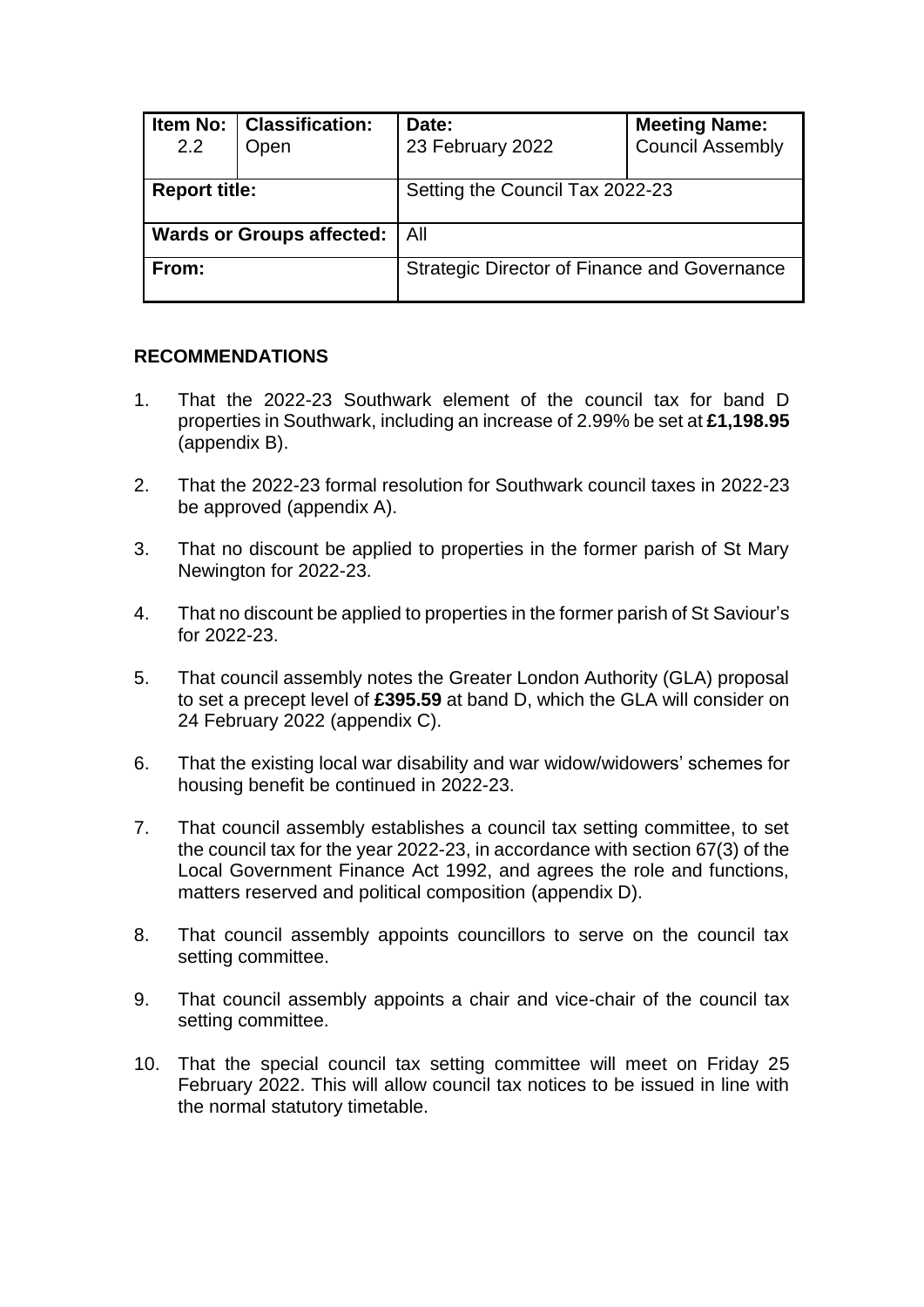### **BACKGROUND INFORMATION**

- 11. Under the Local Government Finance Act 1992, the council is required to determine the level of council taxes in the borough for 2022-23. This must be completed before 11 March 2022.
- 12. The 2011 Localism Act requires a "council tax requirement" to be reported.
- 13. The Greater London Authority intends to agree its precept based on the GLA budget proposals on 24 February 2022, after this council tax setting report is made public. Since the GLA will formally agree its precept after council assembly approves this report, there will be a requirement for a special council tax committee to confirm Southwark council's total council tax figures for 2022-23 (Southwark council tax plus the GLA precept) following council assembly on the 25 February 2022 (appendix D).
- 14. The GLA's proposed band D precept for council taxpayers in the 32 London boroughs is £395.59 – a £31.93 or 8.8% increase compared to this year.
- 15. The Department for Levelling Up, Housing and Communities (DLUHC) has formally amended the council tax referendum limits for the GLA in the final local government finance settlement to reflect the £20 Transport for London increase. The Mayor of London has requested flexibility to levy an additional £20 on Band D to the GLA precept to provide extra funding for Transport for London. The final precept will be formally approved by London Assembly on 24 February 2022.
- 16. This report reflects the recommendations of the Policy and Resources Strategy 2022-23 revenue budget considered by council assembly on 23 February 2022. The Southwark element of council tax is increased by 2.99% (1% adult social care precept plus 1.99% local increase) for 2022- 23, being the maximum local council tax increase permitted without breaching the government referendum cap of 2%.
- 17. A 1% increase for the adult social care precept was allowed for in the Local Government Finance Settlement 2022-23 and will be directed to finance adult social care services. This equates to £11.64 for a band D equivalent for 2022-23.

The council has maximised its usage of the adult social care precept with a cumulative 14% from 2016-17 to 2022-23 totalling £141.67. Included in the band D council tax in 2022-23 are historical adult social care precept amounts as follows (appendix B):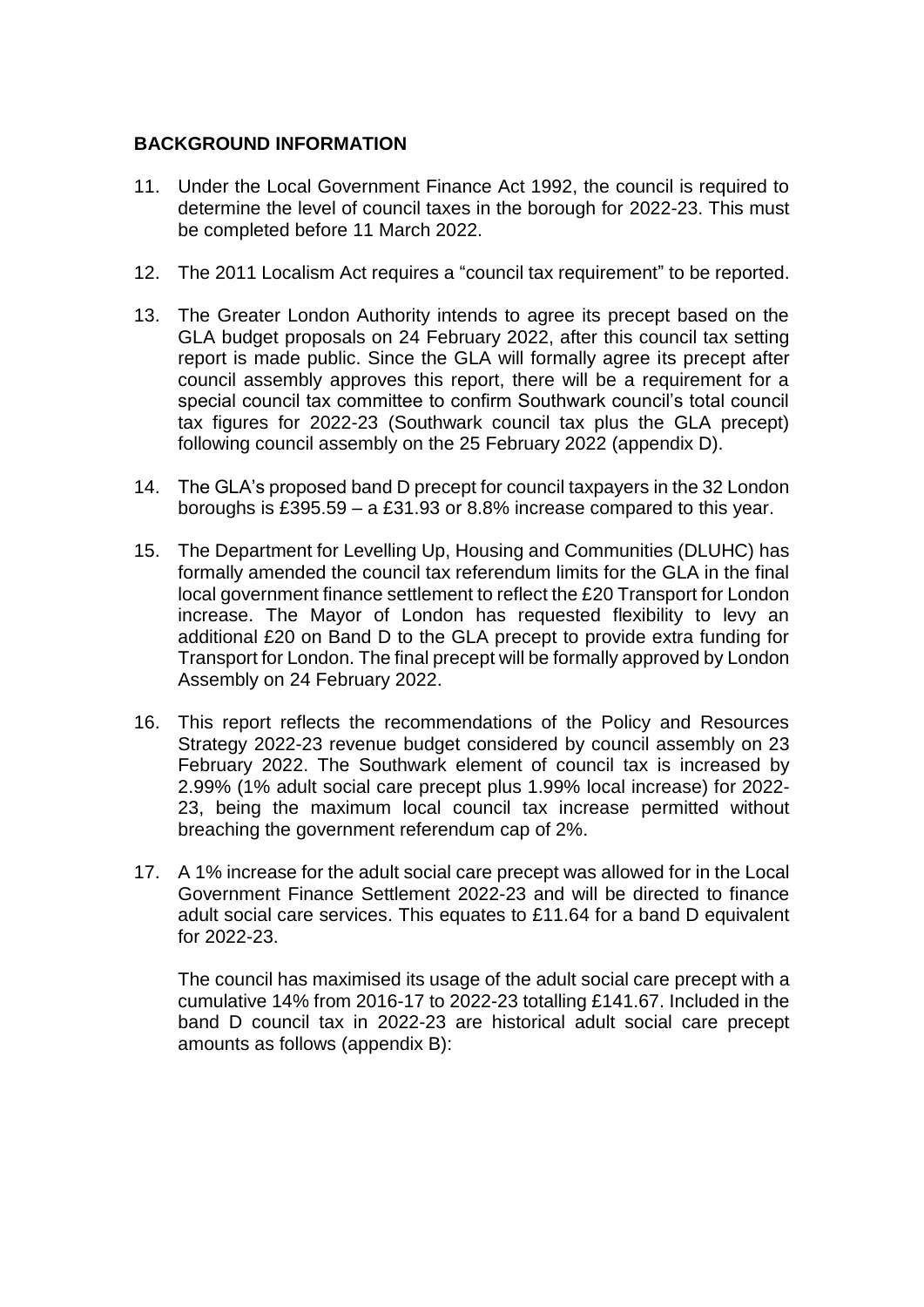| Year         | <b>Adult social</b><br>care precept | <b>Band D</b> |
|--------------|-------------------------------------|---------------|
|              | ℅                                   | £             |
| 2022-23      | 1%                                  | 11.64         |
| 2021-22      | 3%                                  | 33.26         |
| 2020-21      | 2%                                  | 21.32         |
| 2019-20      | $0\%$                               |               |
| 2018-19      | 3%                                  | 29.30         |
| 2017-18      | 3%                                  | 27.91         |
| 2016-17      | 2%                                  | 18.24         |
| Total band D | 14%                                 | 141.67        |

## **KEY ISSUES FOR CONSIDERATION**

#### **Council tax for London borough of Southwark**

- 18. The budget requirement for Southwark council is **£293,235,501** as set out in the Policy and Resources revenue strategy. This reflects the final local government finance settlement for 2022-23.
- 19. Southwark's council tax requirement for 2022-23 is calculated as follows:

|                                                                                                     | 2022-23        | 2021-22        |
|-----------------------------------------------------------------------------------------------------|----------------|----------------|
| <b>Budget requirement</b>                                                                           | 293,235,501    | 293,127,095    |
| <b>Less retained business</b>                                                                       |                |                |
| rates                                                                                               | (80,015,402)   | (80,015,402)   |
| Less business rates top-up                                                                          | (35, 853, 705) | (35, 853, 705) |
| Less revenue support grant                                                                          | (37, 776, 460) | (36, 649, 479) |
| <b>Less estimated business</b><br>rates growth, net of<br>business rates collection<br>fund deficit | (10, 731, 321) | (21, 303, 722) |
| Plus estimated council tax<br>collection fund surplus                                               | (250, 843)     | 3,719,200      |
| <b>Council tax requirement</b>                                                                      | 128,607,770    | 123,023,987    |

- 20. The council tax requirement of **£128,607,770** when divided by the 2022-23 council dwellings tax base for Southwark of **107,267** (97.2% 110,357 dwellings) agreed by cabinet on 7 December 2021, gives a band D council tax requirement for Southwark council services only, of **£1,198.95** for 2022- 23 which is a **£34.81** increase of 2.99% on 2021-22 (appendix B).
- 21. The council tax for a band D property is shown in the following table. Full details of council tax levels for all property bands are shown in appendices B and C.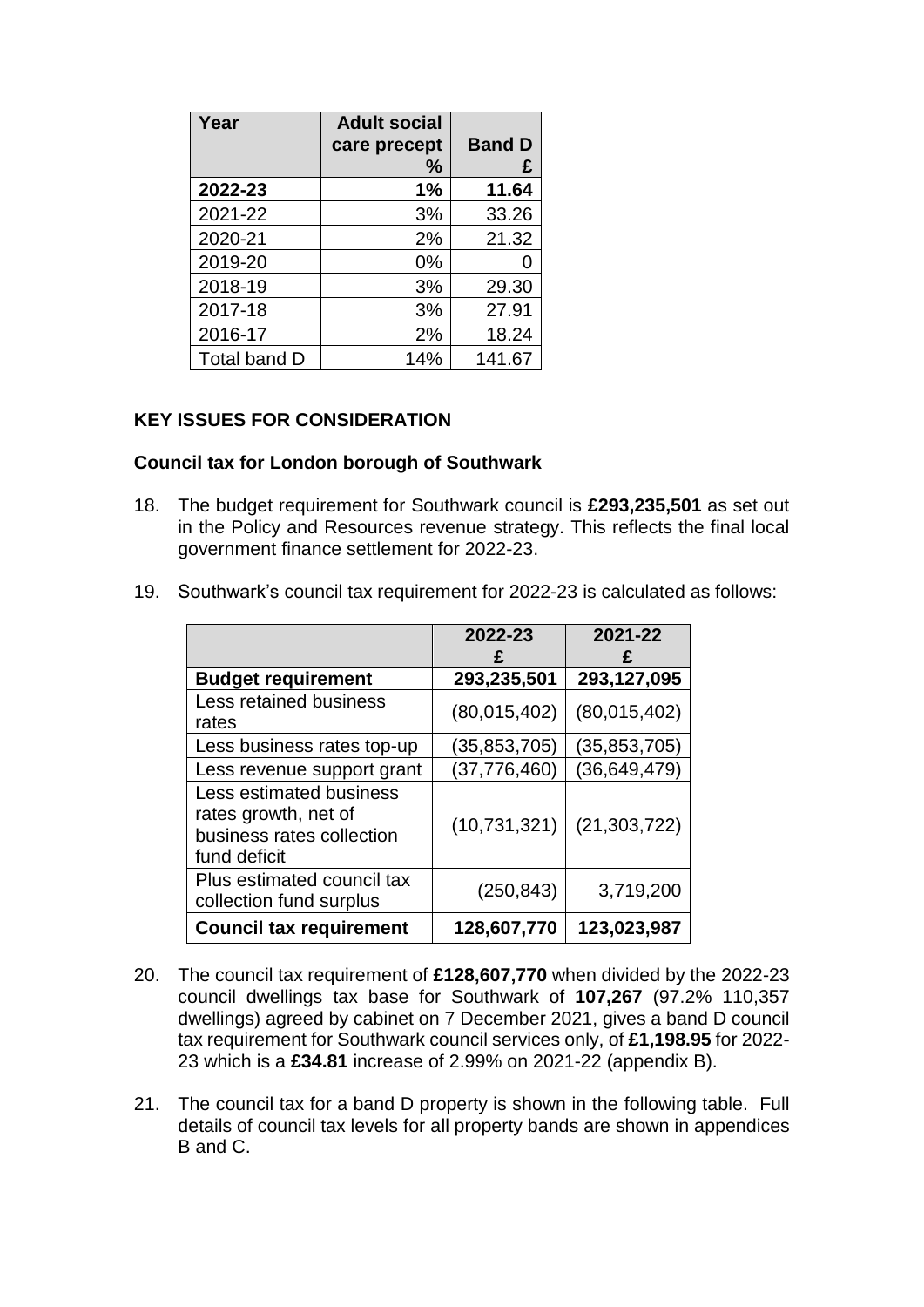|                                 | <b>Band D</b> |              |             |                      |
|---------------------------------|---------------|--------------|-------------|----------------------|
|                                 | 2022-23<br>£  | 2021-22<br>£ | change<br>℅ | <b>Increase</b><br>£ |
| Southwark council tax*          | 1,198.95      | 1,164.14     | 2.99%       | 34.81                |
| <b>GLA</b> precept              | 395.59        | 363.66       | 8.78%       | 31.93                |
| <b>Total band D council tax</b> | 1,594.54      | 1,527.80     | 4.37%       | 66.74                |
| *council tax including:         |               |              |             |                      |
| Adult social care precept       | 141.67        | 130.03       | 1.00%       | 11.64                |
| Southwark local element         | 1,057.28      | 1,034.11     | 1.99%       | 23.17                |
| Total                           | 1,198.95      | 1,164.14     | 2.99%       | 34.81                |

### **Greater London Authority (GLA) precept**

- 22. Total council tax must include the amount required by the GLA as a preceptor, with Southwark council having no control over the level of the GLA precept.
- 23. The Greater London Authority (GLA) intends to confirm its precept on 24 February 2022. The draft GLA budget proposes an increase of **£31.93** to give a demand on the band D council tax of **£395.59** for 2022-23, which is an **8.8%** increase on the 2021-22 GLA precept.

### **Differential council taxes**

24. Under the council tax legislation, surpluses on special funds can be used to reduce the level of council taxes. There are special funds in two areas of the borough.

### **The former parish of St. Mary Newington - Walworth Common Estate**

25. A council tax reduction was applied in 2009-10 and 2015-16. An assessment of the trust fund's position is reviewed at least annually. Due to continuing low interest rates, there will be insufficient balances available on this account at 31 March 2022 to reduce the level of council tax for St. Mary Newington.

### **The former parish of St. Saviour's - Borough Market**

26. There has been no surplus declared by Borough Market to the council, consequently there will be no balance available on this account at 31 March 2022 to reduce the level of council tax for this area.

### **Housing benefit - local scheme**

27. For the purpose of calculating housing benefits, local authorities are allowed discretion in disregarding war disability pension and war widow/widowers' pensions above the fixed disregard required by law, currently £10.00.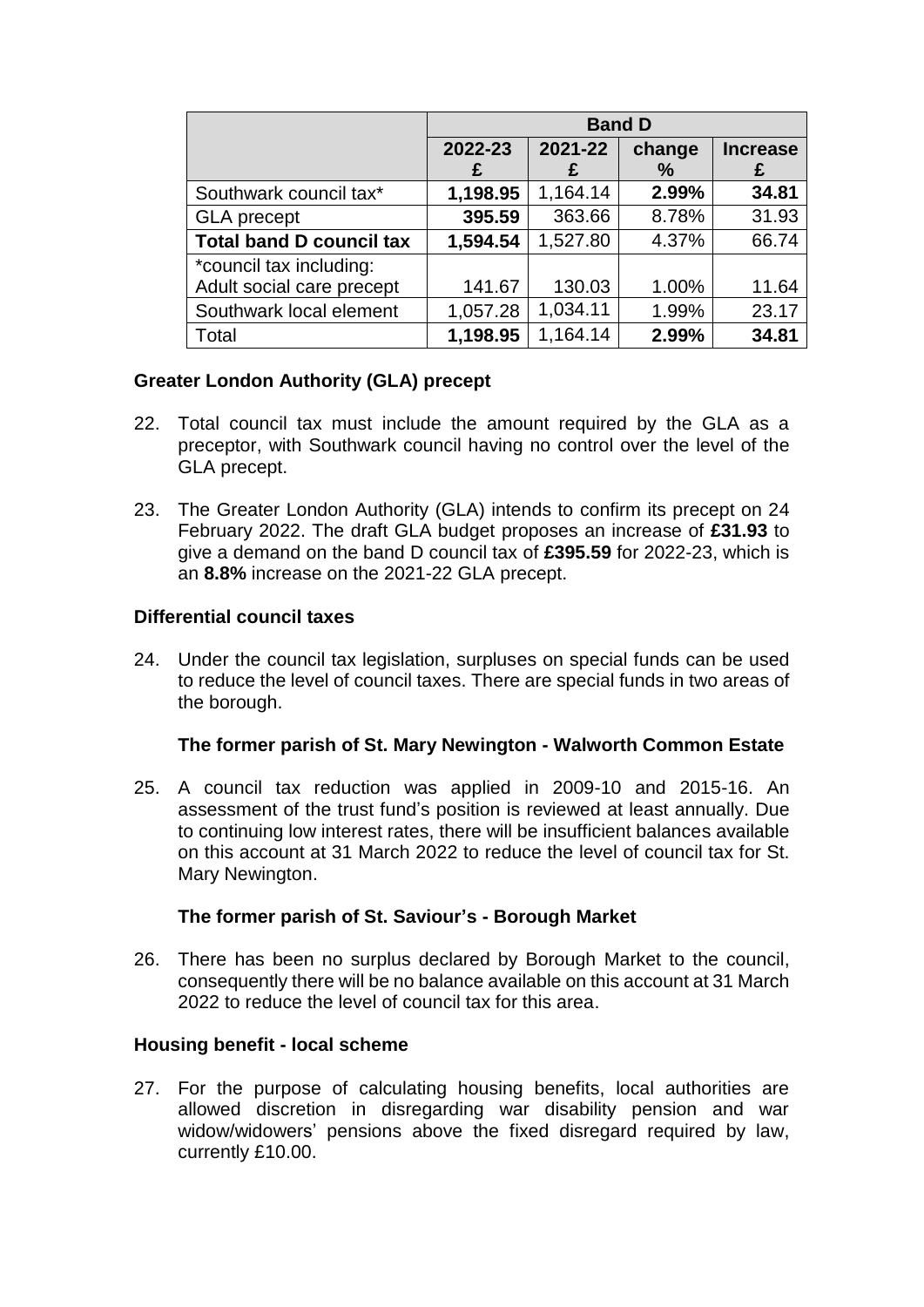- 28. The council's local schemes currently disregard the whole of these pensions for the calculation of benefits. Benefit expenditure under the local schemes does not qualify for subsidy. There are currently 8 people receiving the disregard which is forecast to reduce to 5 cases in 2022-23. Benefit expenditure under the local scheme for 2022-23 attracts subsidy at 75% capped at 0.2% of the total benefit cost to the authority.
- 29. It is considered that the withdrawal of the local scheme focused on this small number of people would cause undue hardship. It is however for council assembly to decide the level of pension that should be disregarded. This could range from the statutory relief of £10.00 to the total amount of a pension.
- 30. Each year the council has to decide formally whether to continue with the existing scheme or to make changes to it. Council assembly is recommended to agree the continuation of the local scheme. The full disregard has been included in the budget proposals.

### **Council Tax Reduction Scheme (CTRS)**

31. As noted in the 2022-23 council tax base report in December 2021, no changes have been made to the Council Tax Reduction Scheme (CTRS) for 2022-23. Any minor changes are subject to a delegated decision for approval by the Strategic Director of Finance and Governance.

#### **Community impact statement**

32. The community impact implications of both the budget requirement and the increase in council tax levels are addressed in the Policy and Resources Strategy 2022-23 – revenue budget.

### **Consultation**

33. The council consults with relevant stakeholders with regards to the wider policy and resources strategy process. The council has complied with the requirements of Section 65 of the Local Government Finance Act 1992 by consulting with business rate payers on spending plans for the forthcoming year.

### **SUPPLEMENTARY ADVICE**

#### **Director of Law and Governance**

34. Council assembly is being asked to agree the formal resolution setting the Southwark element of the council tax for 2022-23 and to approve the local war disability and war widow/widowers' schemes for housing benefit in 2022-23.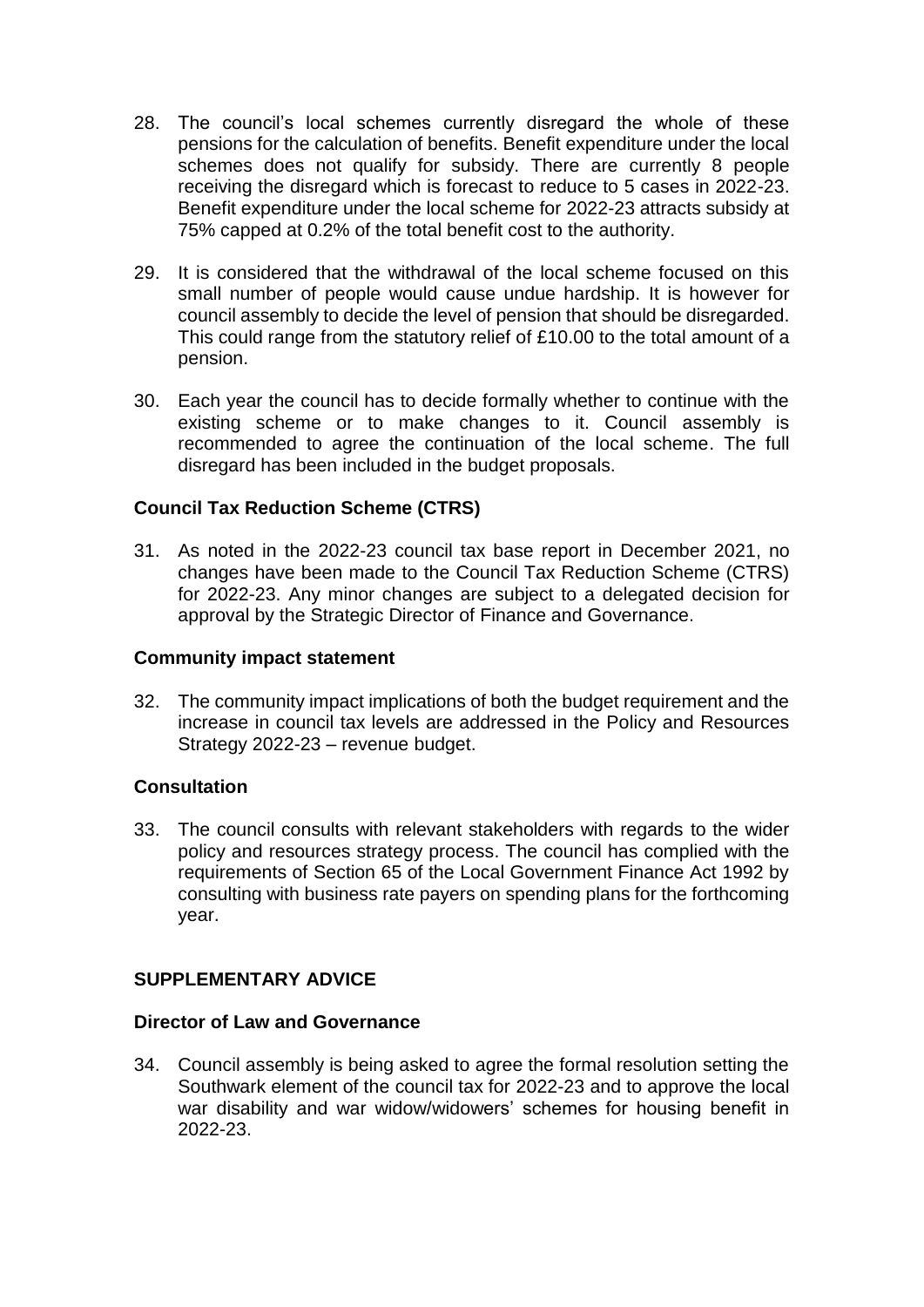- 35. Section 30 of the Local Government Finance Act 1992 ("the 1992 Act") requires that council assembly sets an amount of council tax for each financial year and for each category of dwellings in its area.
- 36. The amount is calculated by taking the aggregate of the calculations made by the authority under sections 31A, 31B and 34 to 36 of the 1992 Act together with the precept issued to the authority by the GLA. Preceptors must issue their precepts before 1 March preceding the financial year to which they relate.
- 37. Once the authority has set the amount of council tax relating to the different geographical areas of the borough (under Section 30 of the 1992 Act), the amounts for each valuation band are then calculated according to the ratios set out in section 5 of the 1992 Act. That council tax requirement (required by sections 31A, 31B and 34 to 36 of the 1992 Act) is also to be agreed by council assembly.
- 38. Section 25 of the Local Government Act 2003 requires the chief finance officer (strategic director of finance and governance) to report to the authority when it is making the calculations required by sections 31A, 31B and 34 to 36 of the Local Government Finance Act 1992 on
	- (a) the robustness of the estimates made for the purposes of the calculations, and
	- (b) the adequacy of the proposed financial reserves.

That information is set out in the Policy and Resources Strategy 2022-23. The authority is required to have regard to the chief financial officer's report when making the calculations.

### **Adult social care precept**

39. The adult social care precept is 1% for 2022-23 as permitted in the Local Government Finance Settlement 2022-23. Paragraph 17 shows the historical adult social care precept total, which is in the base council tax band D equivalent for 2022-23.

### **Restrictions on Voting Under Section 106 of the Local Government Finance Act 1992**

- 40. Section 106 of the 1992 Act applies at any time to a member of an authority, if at that time the member is due to pay council tax payments which have remained unpaid for at least two months.
- 41. The payments to which the section applies are any type of either sole or joint and several liability for council tax, and any failure to pay any agreed sum of council tax. Therefore members are advised that this section is likely to apply to them if they are currently two months in arrears of any amounts of council tax, even if they have made any special contractual arrangement with the council to pay off the arrears.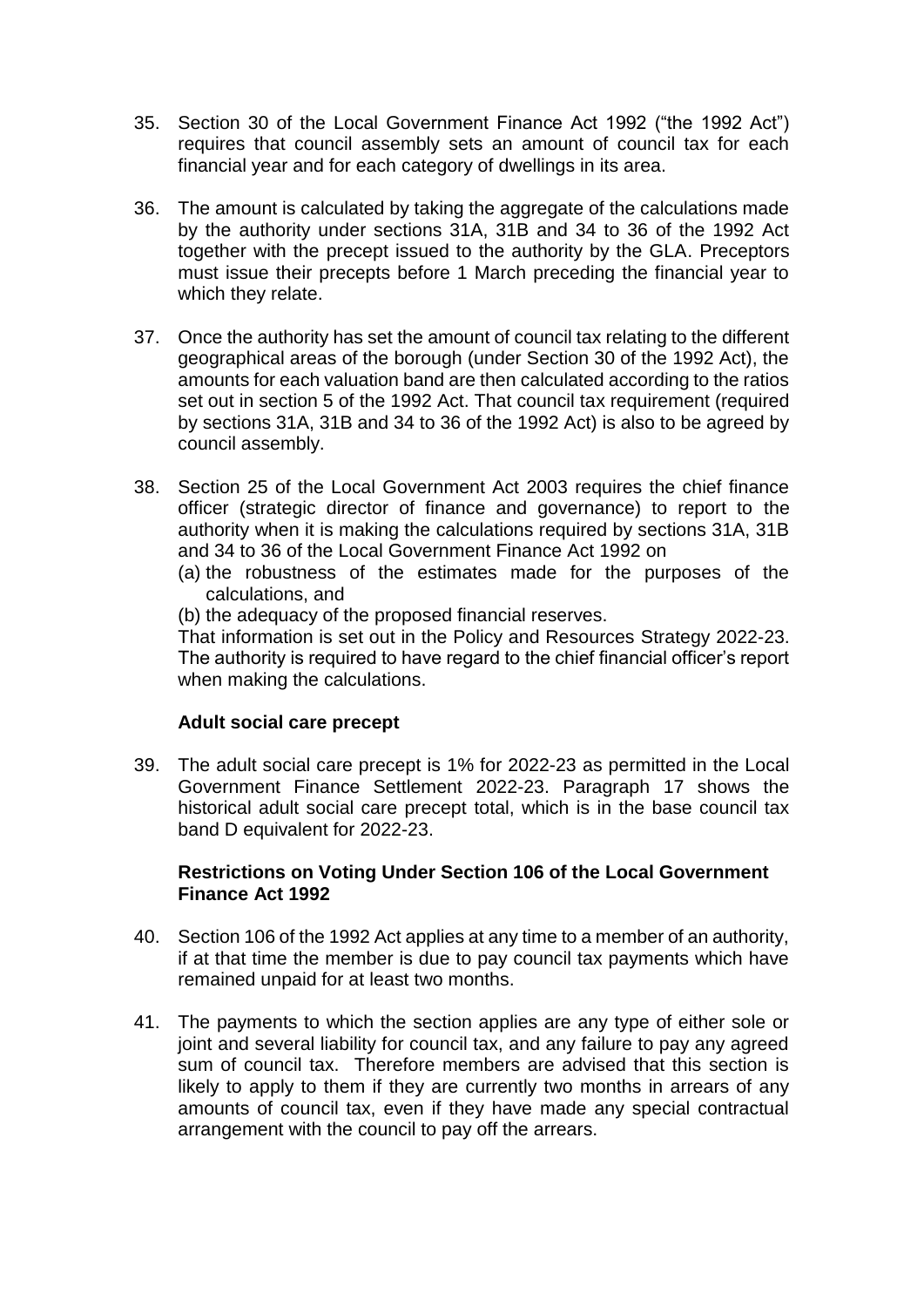- 42. If this section applies to any member, they at the relevant meeting, and as soon as practicable after its commencement, must disclose the fact that the section applies and not vote on any question with respect to this matter.
- 43. The relevant meetings are those at which any of the following are the subject of consideration, namely:
	- (a) Any calculation required by chapter III, IV, V of Part 1 of the 1992 Act.

The only calculations likely to be made by this authority are those under chapter III of part 1 of the 1992 Act, (chapter IV relates to precepting and chapter V limitations on council tax (i.e. capping). The chapter III calculations include the calculation of the budget requirement, basic amount of tax, the additional requirements because of the special trust funds, the calculation of the tax for the different valuation bands and the basic amount of council tax to be set under Section 30.

- (b) Any recommendation, resolution or other decision which might affect the making of any such calculation. This is an extremely wide wording and would extend well beyond merely setting the budget. It applies to virtually any matter where the financial implications directly or indirectly might affect the calculations concerning the council tax. It would therefore apply to decisions concerning the level or extent of services as well as the expenditure, receipt or forgoing of any money.
- (c) The exercise of any function under Schedules 2-4 of the Local Government Finance Act 1988 ("the 1988 Act") and 1992 Act.

The functions under either the 1988 or 1992 Acts concern the administration and the enforcement of community charge and council tax respectively.

44. Section 106 of the 1992 Act makes it a criminal offence for a member to vote when prohibited from doing so or to fail to make the necessary disclosure. There is a statutory defence, with the onus of proof on the member, to prove that he/she did not know that the section applied to him or her at the time of the meeting or that the matter in question was the subject of consideration at the meeting. Prosecutions shall not be instituted except by or on behalf of the Director of Public Prosecutions.

### **Housing Benefits - Local Schemes**

45. Council assembly is also being asked to agree the continuation of the disregard of war disablement pensions and war widow/widowers' pensions for benefit purposes. The council is required to make this decision annually.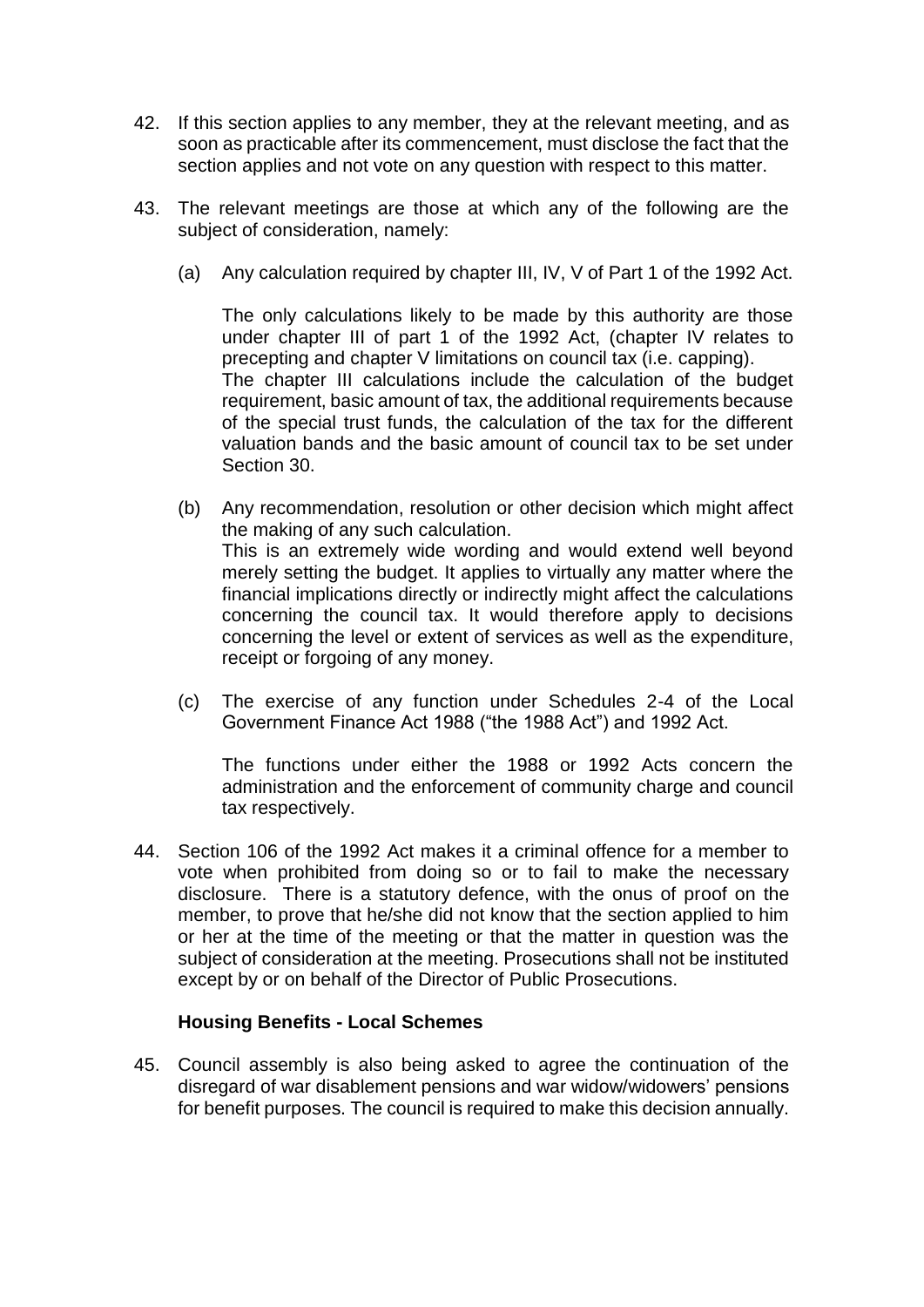## **REASONS FOR URGENCY**

46. The council is required to set a lawful budget by 11 March 2022.

### **REASONS FOR LATENESS**

47. On 7 February 2022, the government published the final Local Government Finance Settlement. The final settlement debate and vote was held in the House of Commons on 9 February 2022. Due to this, it was not possible for the report to be completed before the agenda was circulated.

### **BACKGROUND DOCUMENTS**

| <b>Background Papers</b>                                               | <b>Held At</b>        | <b>Contact</b>            |  |  |
|------------------------------------------------------------------------|-----------------------|---------------------------|--|--|
| Council Tax Base for 2022-23                                           | 160 Tooley Street     | Jade Cheung               |  |  |
| Cabinet 7 December 2021                                                | London                | 020 7525 3809             |  |  |
|                                                                        | SE1 2QH               |                           |  |  |
| https://moderngov.southwark.gov.uk/ieListDocuments.aspx?Cld=302&Mld=70 |                       |                           |  |  |
| 17                                                                     |                       |                           |  |  |
| <b>Policy and Resources Strategy</b>                                   | 160 Tooley Street     | Duncan Whitfield,         |  |  |
| 2022-23                                                                | London                | <b>Strategic Director</b> |  |  |
| Cabinet 1 February 2022                                                | SE1 2QH               | of Finance and            |  |  |
|                                                                        |                       | Governance                |  |  |
| https://moderngov.southwark.gov.uk/ieListDocuments.aspx?Cld=302&Mld=70 |                       |                           |  |  |
| 21                                                                     |                       |                           |  |  |
| The Mayor's budget for 2022-23                                         | <b>Greater London</b> | enquiries 020 7983        |  |  |
|                                                                        | Authority             | 4100                      |  |  |
|                                                                        | <b>City Hall</b>      | minicom 020               |  |  |
|                                                                        | London SE1            | 7983 4458                 |  |  |
| https://www.london.gov.uk/about-us/governance-and-spending/spending-   |                       |                           |  |  |
| money-wisely/mayors-budget?source=vanityurl                            |                       |                           |  |  |
|                                                                        |                       |                           |  |  |